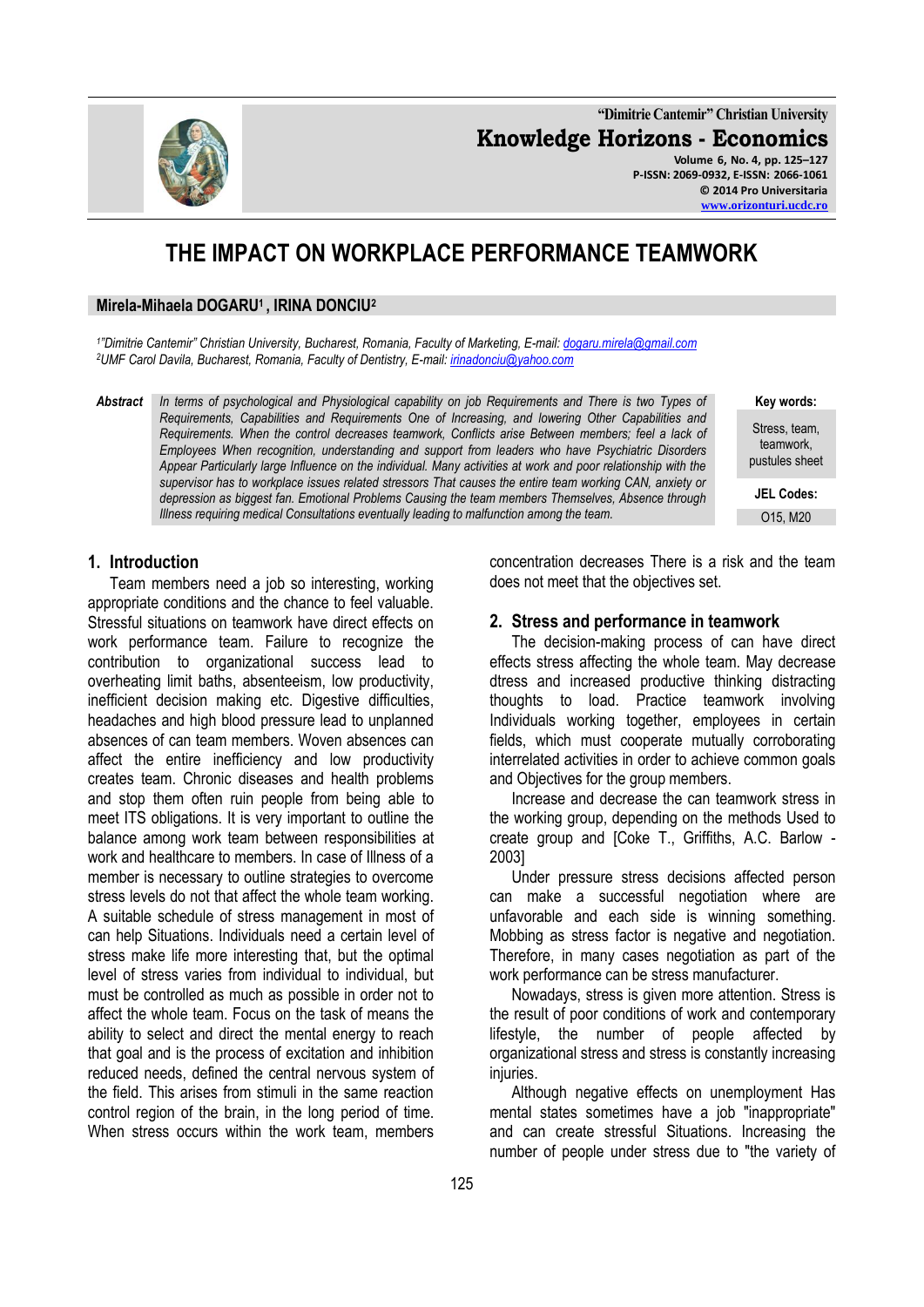negative factors of the environment, emotional states, physical and cognitive sensations" (Barley, 1992). After Cooper, stress is the result of the ever-changing modern society, the traditional bonds of community, family, neighbors and friends is not so intense. All this is a strong correlation with much heavier and heavier work tasks, with job Insecurity, the change in the relationship between man - woman at work, higher pressure, a more dynamic lifestyle materialism and growth in industrial and post-industrial societies. The most stressful jobs have included many changes those and that.

Stress occurs when the position is underestimated or organization concerned that may affect is the perception of individual or collective perception of stress.

Stress factor can be considered any element in the workplace or organizational environment, requiring adaptation of the employee year. One of the biggest sources of organizational stress has coworkers. We are talking about whether the relationship between employees in the vertical or horizontal, the biggest problems by interpersonal conflicts possess. Other examples of stressors at work are: the rollers and function of the employee, work overload, organizational constraints, violence and harassment at work, inadequate control and work-family conflict.

The job description is the set of information used by the employer to define functions within the organization. The content of this sheet can be a stressor by ambiguity, lack of reward for work performance, lack of opportunity to make complaints of workplace etc. to also appear they can excessive responsibility and authority limited, low possibility to make decisions, opportunity to use or lack of personal skills. Where the duties of the job description are not consistent with the Interests and aspirations of the employee's personal, organizational stress is inevitable. Employment often not presents information on the Responsibilities of the job description, which will be transformed into stress later.

Work overload is the amount of work that year employee must perform in a given period of time. Stress is due to inadequate allocation of often needed time to complete the task. On the other hand, the distribution of a small number of activities lead to the emergence can also of stress. In this case, the dissatisfaction is caused an by boredom, the feeling of "not useful" because too few activities make a person feel worthless can, or capabilities that are not exploited to the full.

Interpersonal conflict can be caused an interaction is not always socially by a source of satisfaction and personal fulfillment. This has connections interactions with other people at work and has a negative manifestation. Can be stress caused an uncooperative managers by managers who do not provide or support his subordinates. It can be also caused by work colleagues or subordinates. Given that anxiety is year on emotional states anticipating problems and challenges of the future, interpersonal conflict at work employees who, I can spend more time thinking about the effects of possible conflicts past and worrying about the future conflicts before they happen. This adversely affects the employee's psychological state, ii needlessly wasted work time, making it less efficient and less productive at work.

Organizational constraints offered by the company is employee performance conditions that may curved at full capacity, such as post information on STIs work, budget support and other forms of support materials necessary time and resources, and help from others necessary services, preparing to carry out the working environment, program activities, transportation, etc. Authority related to the job description can be stress caused an also by the possibility of provoking small errors or can mistakes which in turn created the mess, unpleasant or working dangerous conditions, excessive violence, threats or mobbing. The consequences can be dissatisfaction at work, frustration or anxiety.

Violence and harassment in the workplace occur if aggressive form of management causes psychological violence; mobbing and harassment forms, causing severe damage to health and physical and verbal abuse suffered employees.

 Perceived control is reflected in human desire verification environment, job autonomy reflected in employment and participation in decisions relating to carrying out including those and STI own activities and details of the timeline.

Work-family conflict occurs because it is impossible to separate almost personal life and working life, especially in contemporary lifestyle. First overtime decreases time spent with family, and on the other hand, employees must take decisions often on loyalty to family, to the requirements arising from work. Workfamily conflict has categories: work-life conflict based family-work conflict time based on time-based work-life conflict and conflict effort family-based service effort. Work-family conflict occurs requirements When work interferes with family of responsibilities, family-work conflict arises family responsibilities when interfere with workplace requirements. Time-based conflict occurs if the time requirements in the field, fulfilling complicated responsibilities elsewhere, based on effort and conflict